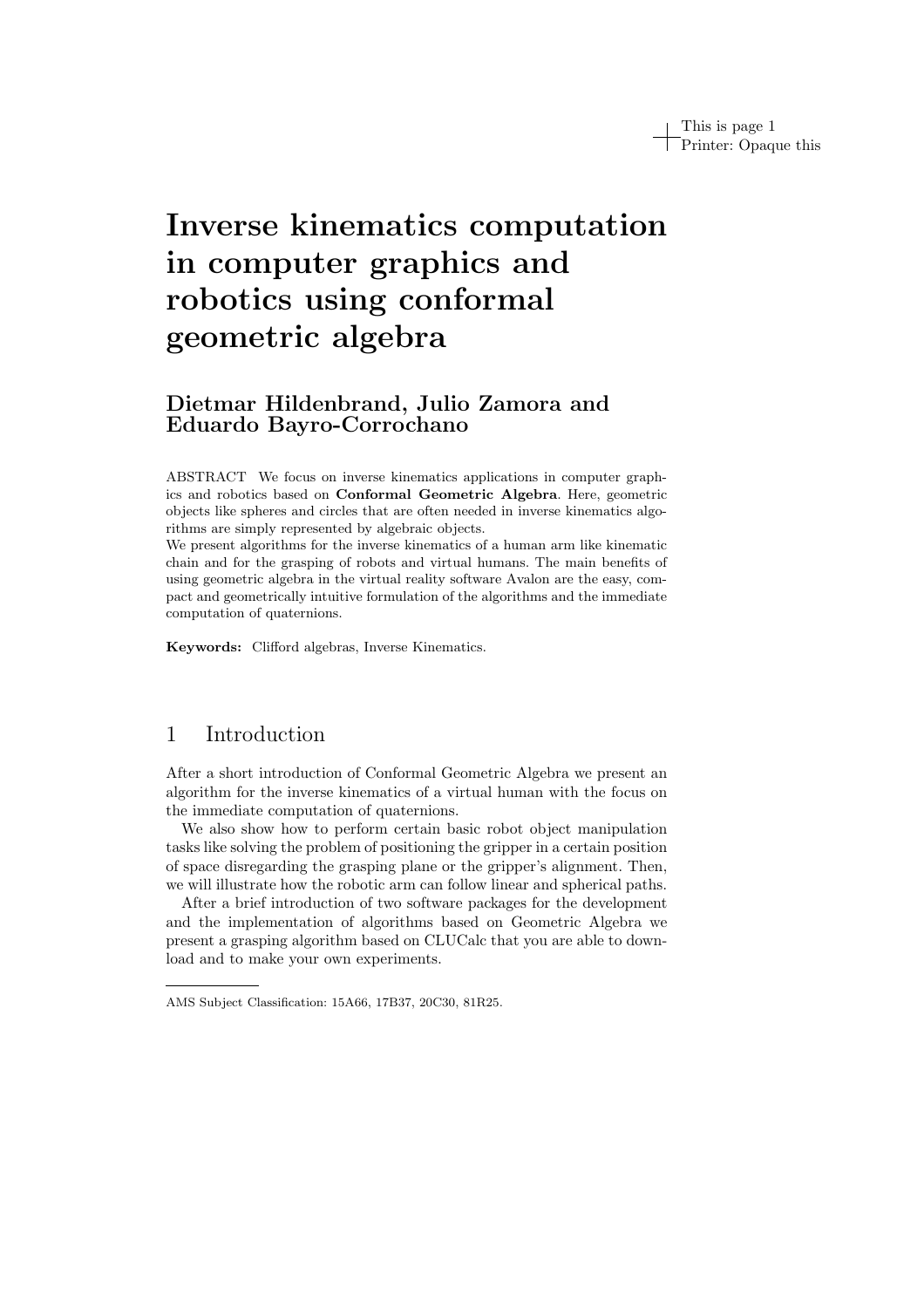# 2 Conformal Geometric Algebra

We use the 5D Conformal Geometric Algebra which is an extension of the 4D Projective Geometric Algebra.

While points and vectors are normally used as basic geometric entities, in Conformal Geometric Algebra we have a wider variety of basic objects. For



FIGURE 1. Intersection of two spheres

example, spheres and circles are simply represented by algebraic objects. To represent a circle you only have to intersect two spheres, which can be done with a basic algebraic operation. Alternatively you can simply combine three points to obtain the circle through these three points.

Some more detailed introductions to the Conformal Geometric Algebra will be found in [8, 2] and [12], some Geometric Algebra tutorials will be found in [3], [4], [9], [11] [14], [16] and some applications in [5], [6] and [17].

Besides the construction of algebraic entities, kinematics can also be expressed in Geometric Algebra. We present algorithms for the inverse kinematics of a virtual human and for the grasping of a robot as well as the software tools to develop and implement the applications.

### 3 The basic geometric entities in Conformal Geometric Algebra

Table 1.1 lists the two representations of the geometric entities in Conformal Geometric Algebra. Please find details in [9] and [13].

In this table  $x$  and  $n$  are marked bold to indicate that they represent 3D entities as linear combination of the 3D base vectors  $e_1, e_2$  and  $e_3$ .

$$
\mathbf{x} = x_1 e_1 + x_2 e_2 + x_3 e_3 \tag{3.1}
$$

The additional two base vectors are indicated by

- $e_0$  representing the 3D origin
- $e_{\infty}$  representing the point at infinity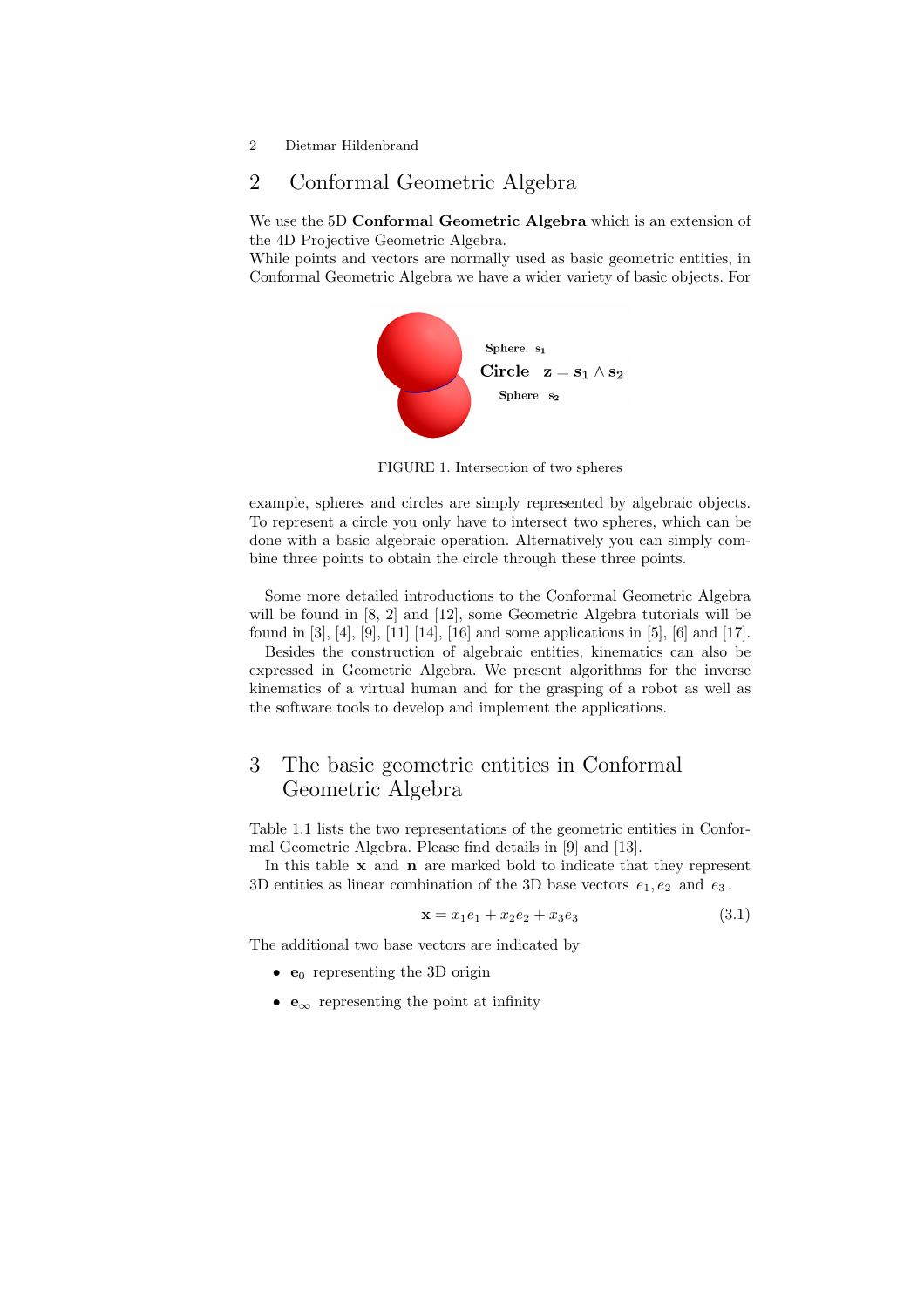| entity     | representation 1                                                    | representation 2                                               |
|------------|---------------------------------------------------------------------|----------------------------------------------------------------|
| Point      | $P = \mathbf{x} + \frac{1}{2}\mathbf{x}^2\mathbf{e}_{\infty} + e_0$ |                                                                |
| Sphere     | $s = P - \frac{1}{2}r^2$ $\mathbf{e}_{\infty}$                      | $s^* = x_1 \wedge x_2 \wedge x_3 \wedge x_4$                   |
| Plane      | $\pi = \mathbf{n} + d\mathbf{e}_{\infty}$                           | $\pi^* = x_1 \wedge x_2 \wedge x_3 \wedge \mathbf{e}_{\infty}$ |
| Circle     | $z = s_1 \wedge s_2$                                                | $z^* = x_1 \wedge x_2 \wedge x_3$                              |
| Line       | $l = \pi_1 \wedge \pi_2$                                            | $l^* = x_1 \wedge x_2 \wedge \mathbf{e}_{\infty}$              |
| Point Pair | $Pp = s_1 \wedge s_2 \wedge s_3$                                    | $Pp^* = x_1 \wedge x_2$                                        |

TABLE 1.1. list of the conformal geometric entities

The  $\{s_i\}$  represent different spheres and the  $\{\pi_i\}$  different planes.

The two representations are dual to each other. In order to switch between the two representations you can use the dual operator which is indicated by '\*'. Depending on the application and convenience, one of these two sets of representations is selected as standard representation. We use representation 1 as standard representation and representation 2 as dual representation.

In representation 2 the outer product  $\wedge$  indicates the construction of geometric objects with the help of points  $x_i$  that lie on it. E. g. a sphere is defined by 4 points  $(x_1 \wedge x_2 \wedge x_3 \wedge x_4)$  determining the sphere.

In representation 1 the dual meaning of the outer product is the intersection of geometric entities. E. g. a circle is defined by the intersection of two spheres ( $s_1 \wedge s_2$ ). Please refer to figure 1.

## 4 The Inverse Kinematics of a human-arm-like kinematic chain

Our model of the human arm is a 7 degrees of freedom (DOF) kinematic chain according to [18] with 3 degrees of freedom ( $\theta_1, \theta_2, \theta_3$ ) at the shoulder, 1 degree of freedom at the elbow ( $\theta_4$ ) and 3 degrees of freedom at the wrist  $(\theta_5, \theta_6, \theta_7)$ .

While in former analytic algorithms a lot of mathematical knowledge about trigonometry, rotation matrices etc. has to be available, in our approach only some basic operations with basic geometric entities like planes and spheres are needed.

### 4.1 Computing the joint angles

Our goal is to reach the chosen point  $p_t$  with the wrist. The geometrically intuitive algorithm can be separated in the following steps

• compute the swivel plane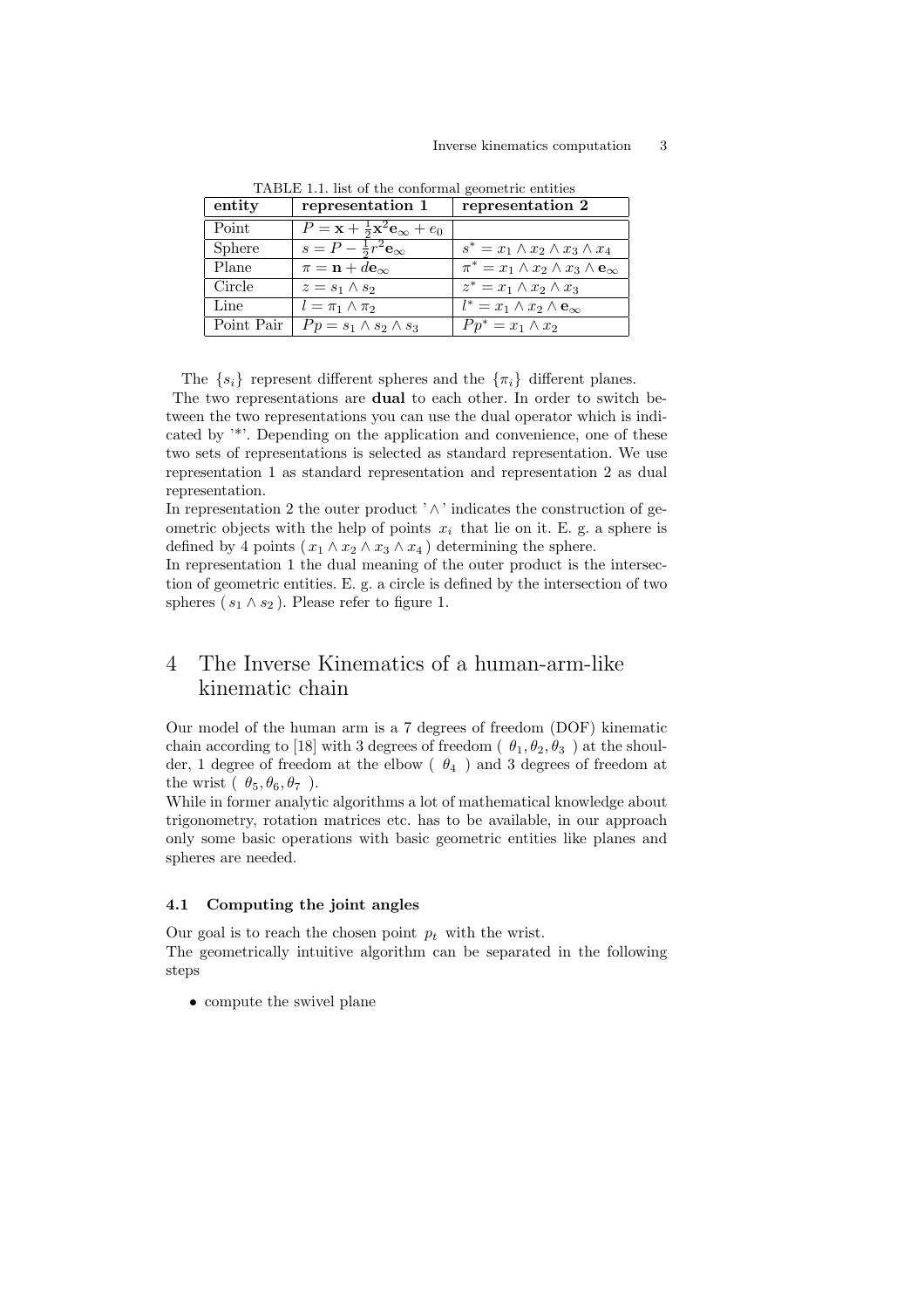- 4 Dietmar Hildenbrand
	- compute the elbow point  $p_e$
	- $\bullet\,$  compute the elbow angle  $\,\theta_4\,$
	- $\bullet\,$  elevate to the rotation plane including the elbow point  $\,{\bf p_{e}}\,$  and compute the angle  $\theta_1$
	- rotate until the elbow position matches and compute the angle  $\theta_2$
	- rotate until the wrist location is reached and compute the angle  $\theta_3$

that are described in detail in [10].



FIGURE 2. Model of the arm of a virtual human with 3 DOF of freedom at the shoulder (origin of the coordinate system), 1 DOF at the elbow and 3 DOF at the wrist

### 4.2 Computing the quaternions

Until now, we computed all the relevant angles needed to describe the transformation of the human-arm-like kinematic chain in order to reach its goal. But, the virtual reality software Avalon needs quaternions in order to perform the SLERP motion between two gestures.

In order to handle quaternions we reduce the dimensionality and map to the Euclidean geometric (sub)algebra based on  $e_1$ ,  $e_2$  and  $e_3$ .

We identify the imaginary components  $\mathbf{i}, \mathbf{j}$  and  $\mathbf{k}$ , representing a dual coordinate system, with bivectors. Please refer to [16] for details about quaternions in Euclidean geometric algebra.

In our application we have to compute the quaternions  $q_{shoulder}$  and  $q_{elbow}$  based on the angles  $\theta_1, \theta_2, \theta_3$  and  $\theta_4$  and the relevant coordinate axes.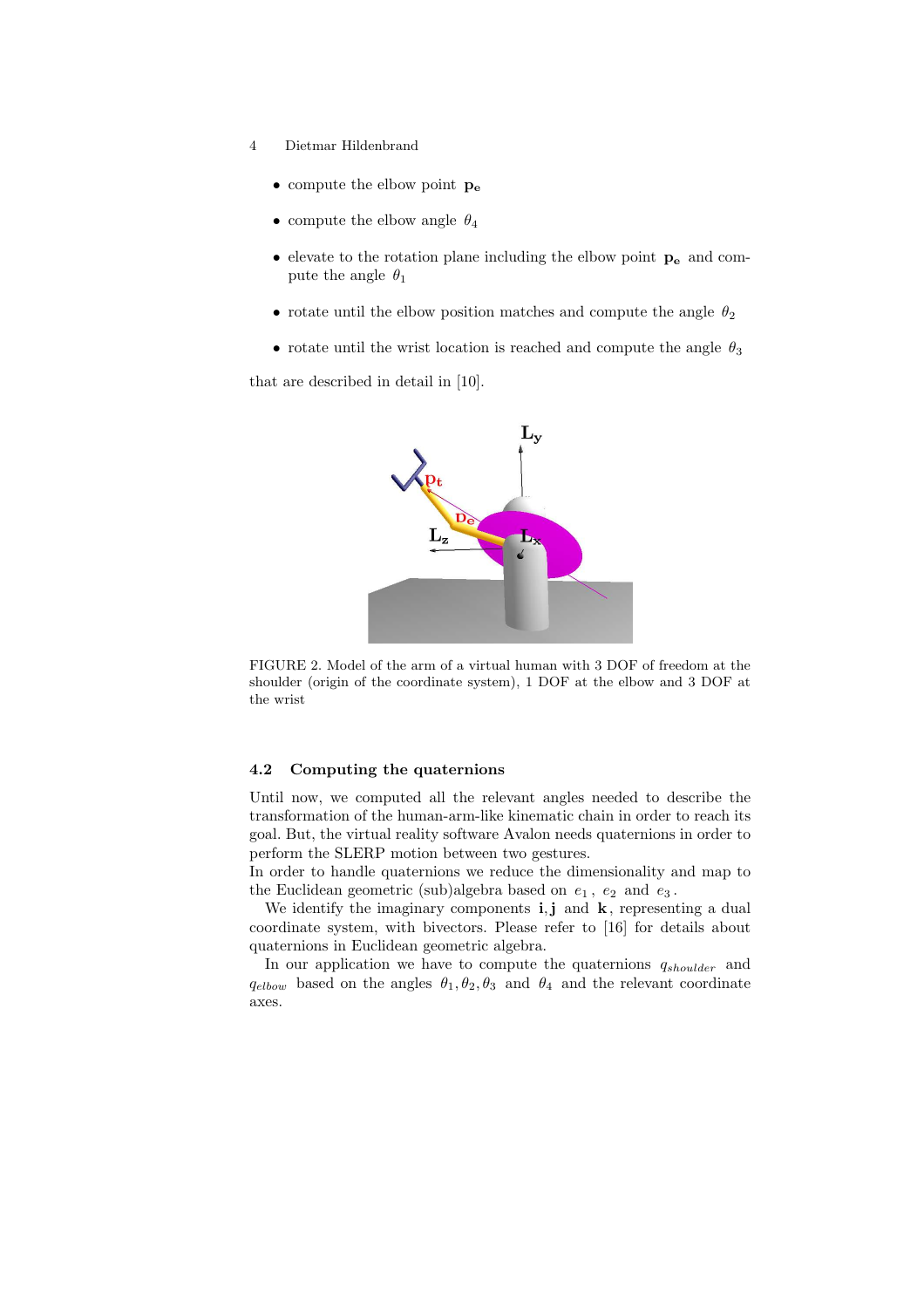For instance, the elbow quaternion can be computed based on the angle  $\theta_4$  according to the following equation

$$
q_{elbow} = \cos(\frac{\theta_4}{2}) - i\sin(\frac{\theta_4}{2})
$$
\n(4.1)

The shoulder quaternion can be expressed as the geometric product of the 3 quaternions based on the angles  $\theta_1, \theta_2, \theta_3$ 

$$
q_{shoulder} = q_1 q_2 q_3 \tag{4.2}
$$

### 5 Following Geometric Primitives

In this section we will show how to perform certain basic object manipulation tasks now in the context of conformal geometric algebra. First, we will solve the problem of positioning the gripper of the arm in a certain position of space disregarding the grasping plane or the gripper's alignment. Then, we will illustrate how the robotic arm can follow linear and spherical paths.

### 5.1 Touching a point

In order to reconstruct the point of interest, we back-project two rays extending from two views of a given scene (see Figure 3). These rays will not intersect in general, due to noise. Hence, we compute the directed distance between these lines and use the the middle point as target. Once the 3D point  $p_t$  is computed with respect to the cameras' framework, we transform it to the arm's coordinate system.



FIGURE 3. Point of interest in both cameras  $(p_t)$ .

Once we have a target point with respect to the arm's framework, there are three cases to consider. There might be several solutions (see Figs. 4.a and 5.a), a single solution (see Figure 4.b), or the point may be impossible to reach (Figure 5.b).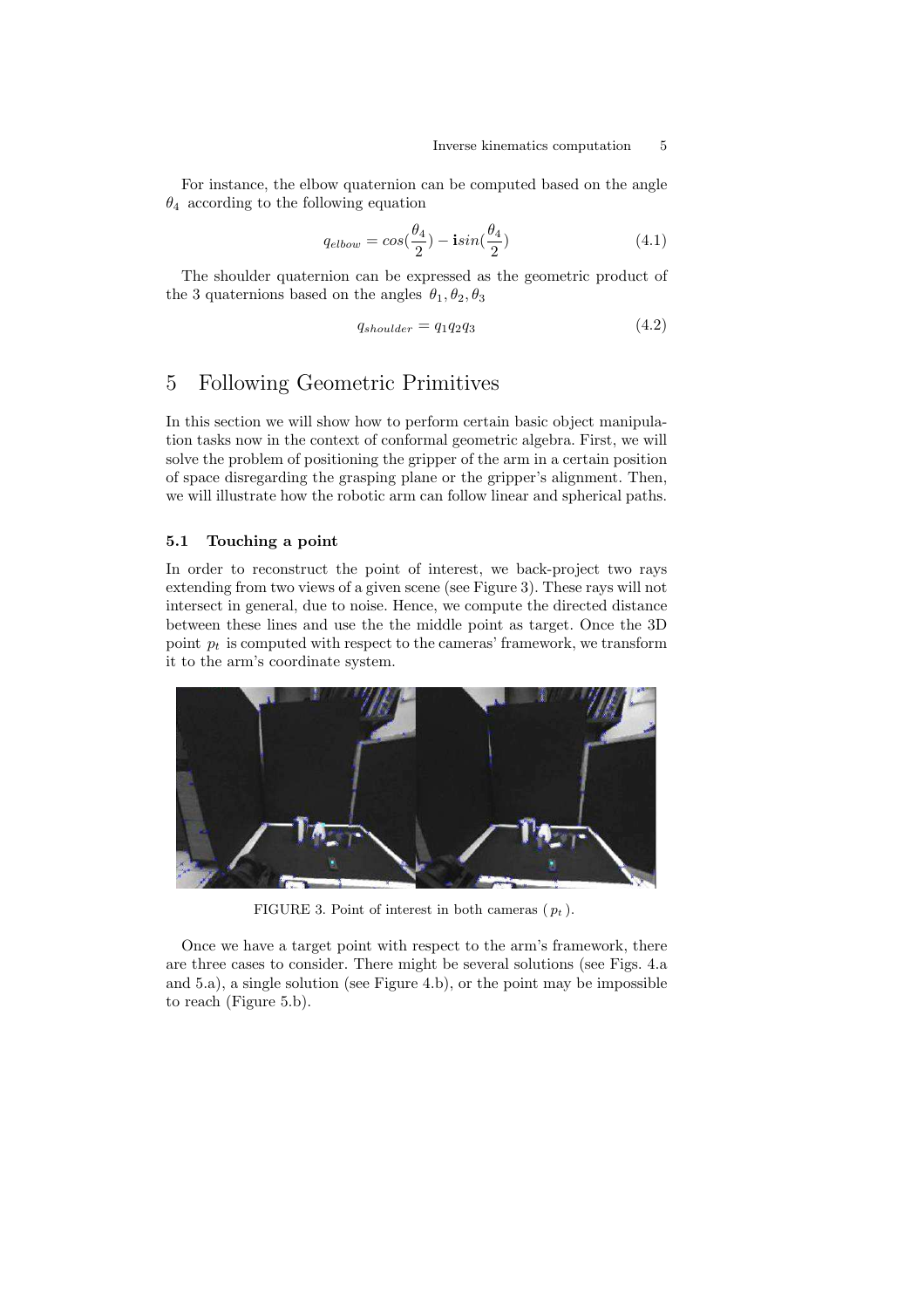In order to distinguish between these cases, we create a sphere  $S_t =$  $p_t - \frac{1}{2}d_3^2e_\infty$  centered at the point  $p_t$  and intersect it with the bounding sphere  $S_e = p_0 - \frac{1}{2}(d_1 + d_2)^2 e_\infty$  of the other joints (see Figures 4.a and 4.b), producing the circle  $z_s = S_e \wedge S_t$ .



FIGURE 4. a)  $S_e$  and  $S_t$  meet (infinite solutions) b)  $S_e$  and  $S_t$  are tangent (single solution).

If the spheres  $S_t$  and  $S_e$  intersect, then we have a solution circle  $z_s$ which represents all the possible positions the point  $p_2$  (see Figure 4) may have in order to reach the target. If the spheres are tangent, then there is only one point of intersection and a single solution to the problem as shown in Figure 4.b.



FIGURE 5. a)  $S_t$  inside  $S_e$  produces infinite solutions, b)  $S_t$  outside  $S_e$ , no possible solution.

If the spheres do not intersect, then there are two possibilities. The first case is that  $S_t$  is outside the sphere  $S_e$ . In this case, there is no solution since the arm cannot reach the point  $p_t$  as shown in Figure 5.b. On the other hand, if the sphere  $S_t$  is inside  $S_e$ , then we have a sphere of solutions. In other words, we can place the point  $p_2$  anywhere inside  $S_t$  as shown in Figure 5.a. For this case, we arbitrarily choose the upper point of the sphere  $S_t$ .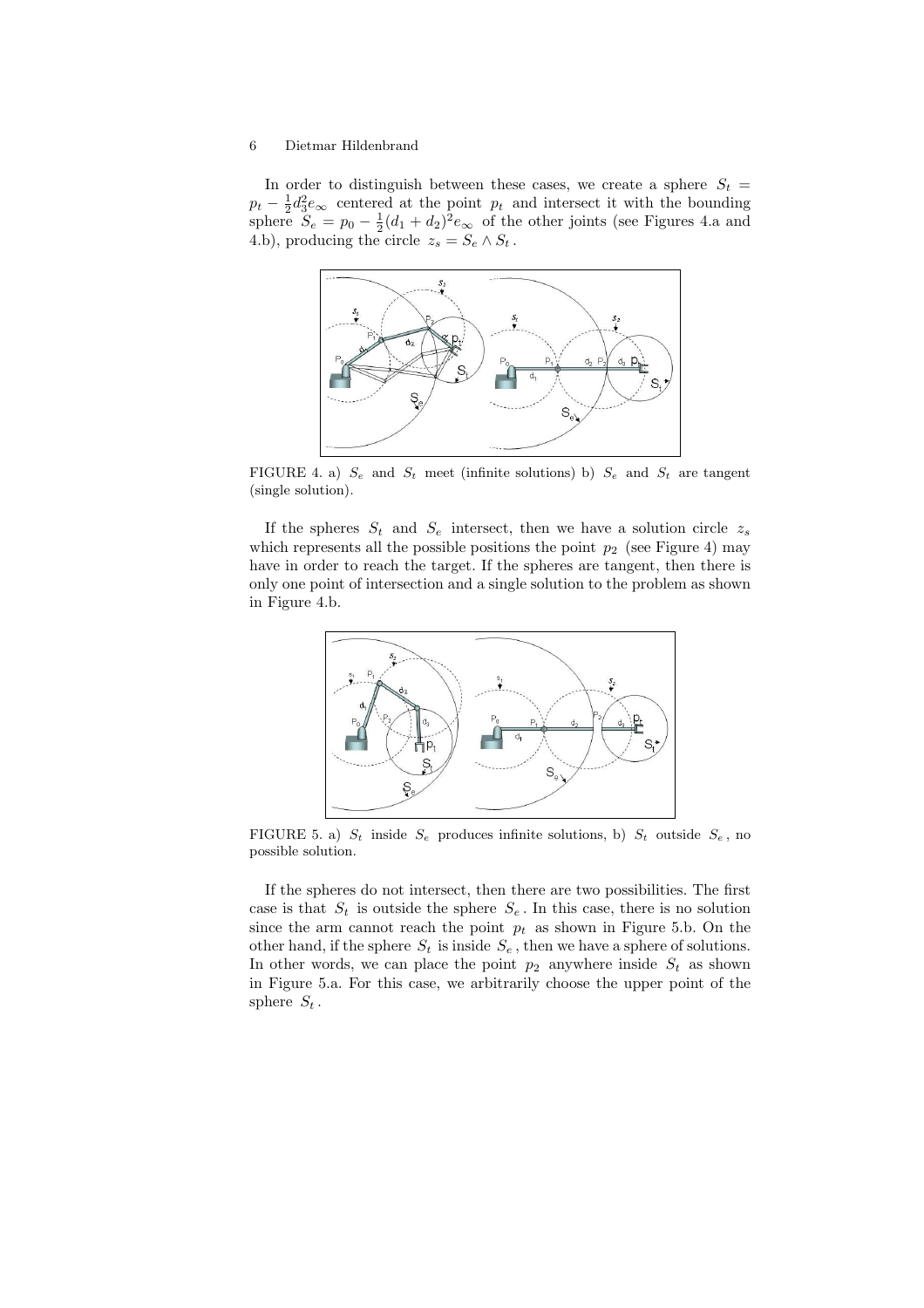In the experiment shown in Figure 6.a, the sphere  $S_t$  is placed inside the bounding sphere  $S_e$ , therefore the point selected by the algorithm is the upper limit of the sphere as shown in Figures 6.a and 6.b. The last joint is completely vertical.



FIGURE 6. a) Simulation of the robotic arm touching a point. b) Robot "Geometer" touching a point with its arm.

#### 5.2 Line of intersection of two planes

In the industry, mainly in the sector dedicated to car assembly, it is often required to weld pieces. However, due to several factors, these pieces are not always in the same position complicating this task and making this process almost impossible to automate. In many cases the requirement is to weld pieces of straight lines when no points on the line are available. This is the problem to solve in the following experiment.

If we do not have points on the line of interest, then we find this line via the intersection of two planes (the welding planes). In order to determine each plane, we need three points. The 3D coordinates of the points are triangulated using the stereo vision system of the robot yielding a configuration like the one shown in Figure 7.

Once the 3D coordinates of the points in space have been computed, we can find each plane with  $\pi^* = x_1 \wedge x_2 \wedge x_3 \wedge e_\infty$ , and  $\pi'^* = x'_1 \wedge x'_2 \wedge x'_3 \wedge e'_\infty$ . The line of intersection is computed via the meet operator  $l = \pi' \cap \pi$ . In Figure 8.a we show a simulation of the arm following the line produced by the intersection of these two planes.

Once the line of intersection  $l$  is computed, it suffices with translating it on the plane  $\psi = l^* \wedge e_2$  (see Figure 8.b) using the translator  $T_1 =$  $1 + \gamma e_2 e_{\infty}$ , in the direction of  $e_2$  (the y axis) a distance  $\gamma$ . Furthermore, we build the translator  $T_2 = 1 + d_3 e_2 e_\infty$  with the same direction  $(e_2)$ , but with a separation  $d_3$  which corresponds to the size of the gripper. Once the translators have been computed, we find the lines  $l'$  and  $l''$  by translating the line l with  $l' = T_1 l T_1^{-1}$ , and  $l'' = T_2 l' T_2^{-1}$ .

The next step after computing the lines, is to find the points  $p_t$  and  $p_2$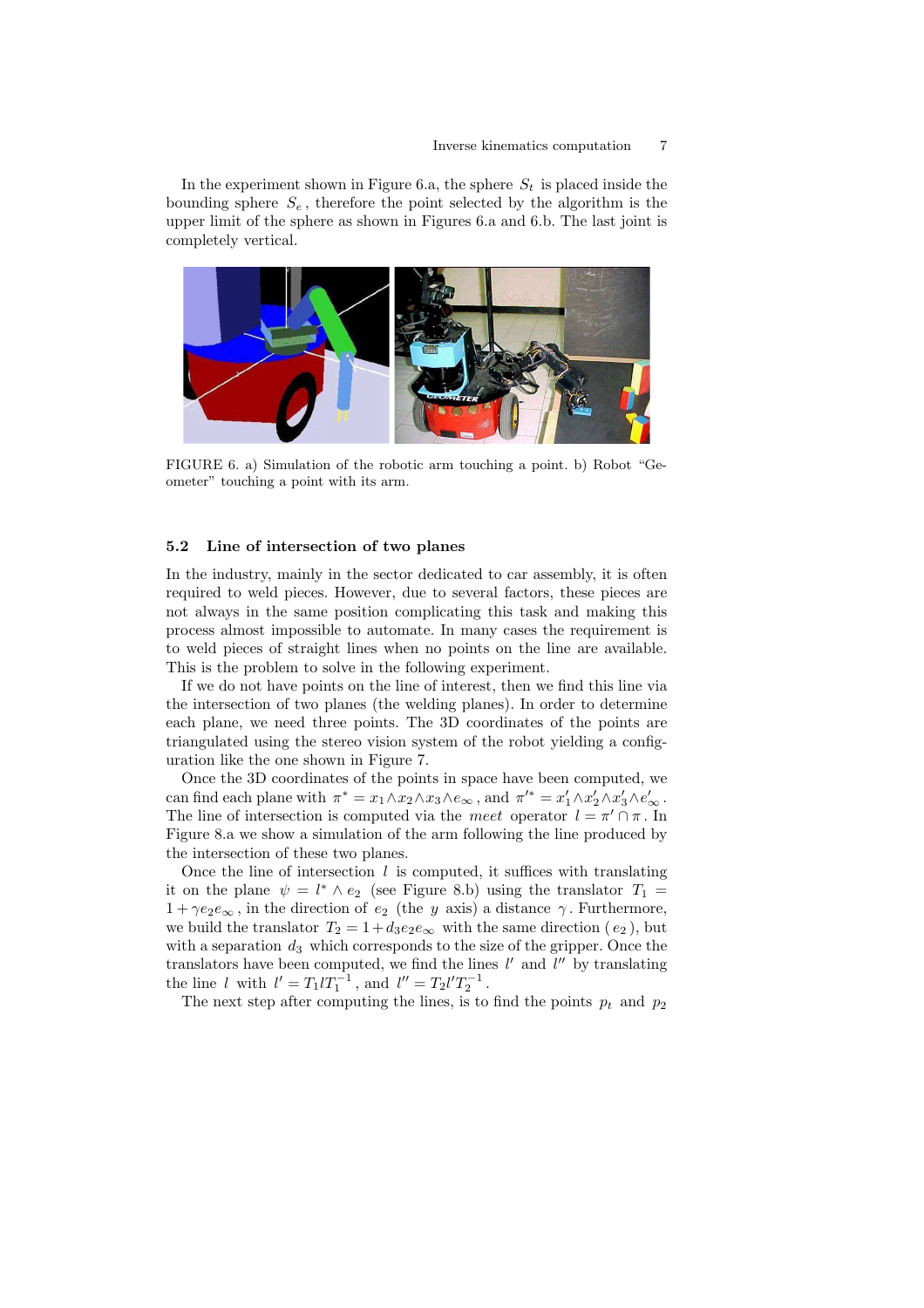

FIGURE 7. Images acquired by the binocular system of the robot "Geometer" showing the points on each plane.



FIGURE 8. a) Simulation of the arm following the path of a line produced by the intersection of two planes. b) Guiding lines for the robotic arm produced by the intersection (meet) of planes and vertical translation.

which represent the places where the arm will start and finish its motion, respectively. These points were given manually, but they may be computed with the intersection of the lines  $l'$  and  $l''$  with a plane that defines the desired depth. In order to make the motion over the line, we build a translator  $T_L = 1 - \Delta_L le_{\infty}$  with the same direction as l as shown in Figure 8.b. Then, this translator is applied to the points  $p_2 = T_L p_2 T_L^{-1}$  and  $p_t = T_L p_t T_L^{-1}$ <br>in an iterative fashion to yield a displacement  $\Delta_L$  on the robotic arm.

By placing the end point over the lines and  $p_2$  over the translated line, and by following the path with a translator in the direction of  $l$  we get a motion over  $l$  as seen in the image sequence of Figure 9.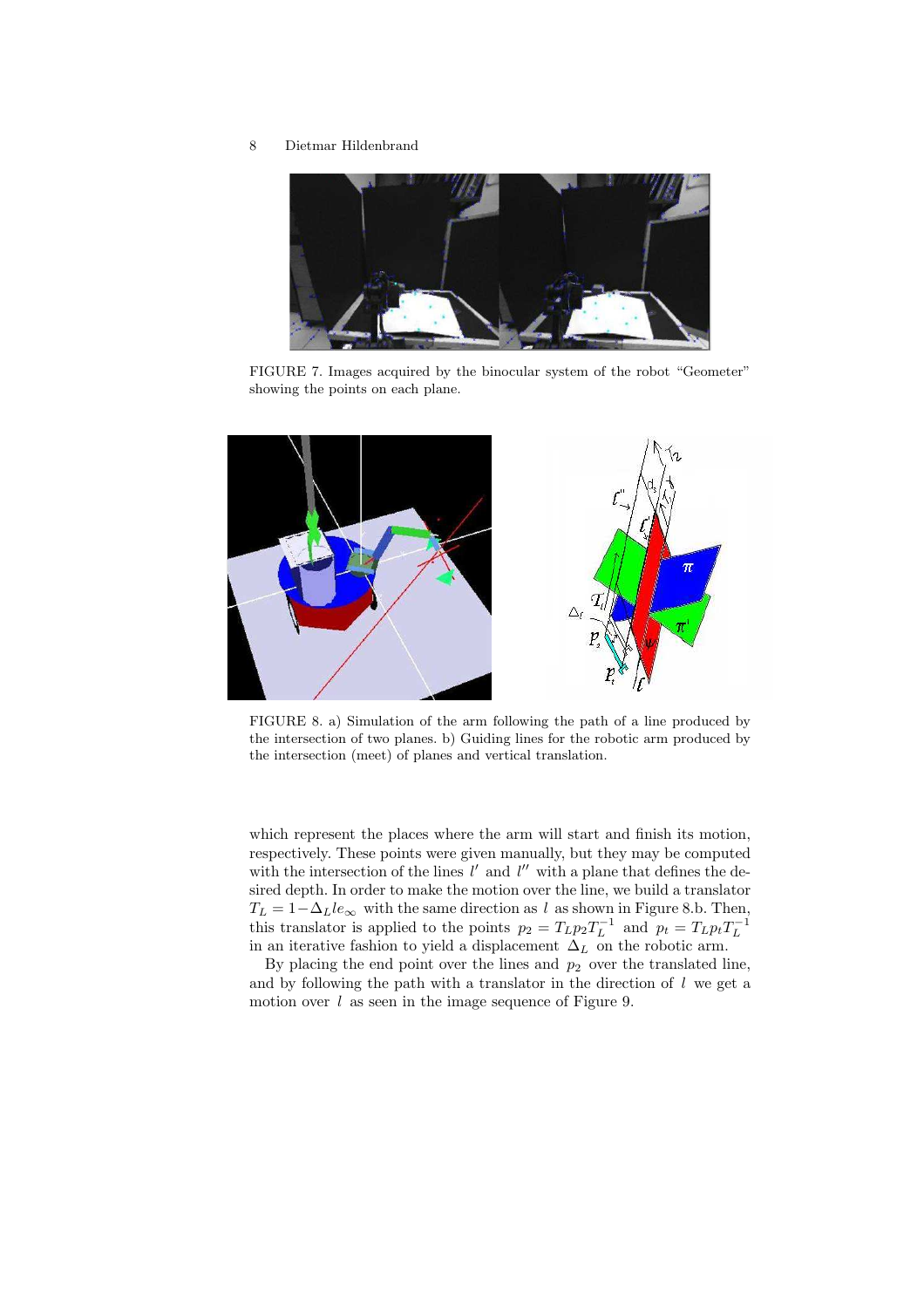

FIGURE 9. Image sequence of a linear-path motion.

### 5.3 Following a spherical path

This experiment consists in following the path of a spherical object at a certain fixed distance from it. For this experiment, only four points on the object are available (see Figure 10.a).



FIGURE 10. a) Points over the sphere as seen by the robot "Geometer". b) Guiding spheres for the arm's motion.

After acquiring the four 3D points, we compute the sphere  $S^* = x_1 \wedge$  $x_2 \wedge x_3 \wedge x_4$ . In order to place the point  $p_2$  in such a way that the arm points towards the sphere, the sphere was expanded using two different dilators. This produces a sphere that contains  $S^*$  and ensures that a fixed distance between the arm and  $S^*$  is preserved, as shown in Figure 10.b.

The dilators are computed as follows

$$
D_{\gamma} = e^{-\frac{1}{2}\ln\left(\frac{\gamma+\rho}{\rho}\right)E},\tag{5.1}
$$

$$
D_d = e^{-\frac{1}{2}\ln(\frac{d_3 + \gamma + \rho}{\rho})E}.
$$
\n(5.2)

The spheres  $S_1$  and  $S_2$  are computed by dilating  $S_t$ :

$$
S_1 = D_{\gamma} S_t D_{\gamma}^{-1}, \qquad (5.3)
$$

$$
S_2 = D_d S_t D_d^{-1}.
$$
\n(5.4)

We decompose each sphere in its parametric form as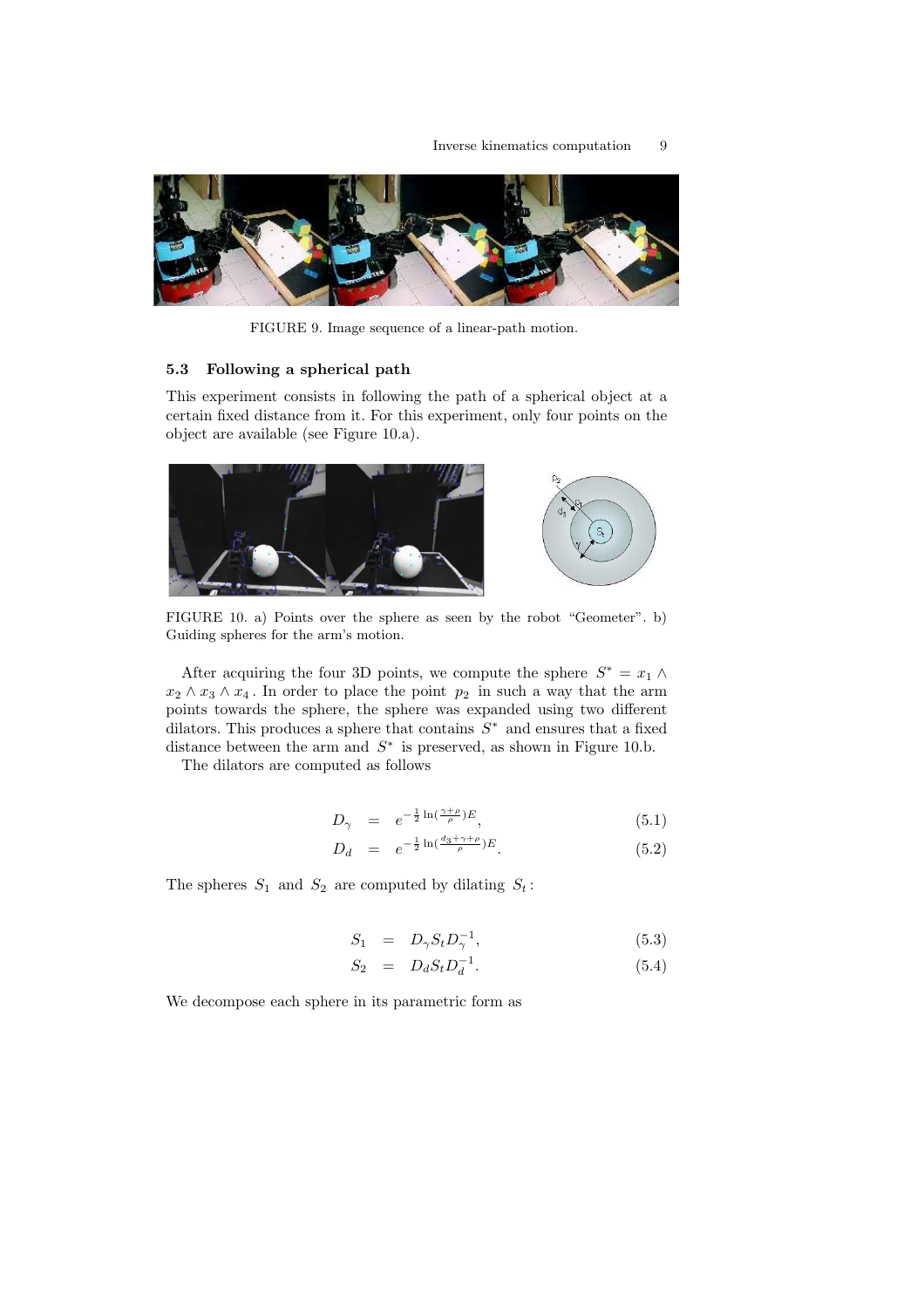$$
p_t = M_1(\varphi)M_1(\phi)p_{s_1}M_1^{-1}(\phi)M_1^{-1}(\varphi), \tag{5.5}
$$

$$
p_2 = M_2(\varphi)M_2(\phi)p_{s_2}M_2^{-1}(\phi)M_2^{-1}(\varphi).
$$
 (5.6)

Where  $p_s$  is any point on the sphere. In order to simplify the problem, we select the upper point on the sphere. To perform the motion on the sphere, we vary the parameters  $\varphi$  and  $\phi$  and compute the corresponding  $p_t$  and  $p_2$  using equations (5.5) and (5.6). The results of the simulation are shown in Figure 11.a, whereas the results of the real experiment can be seen in Figures 11.b and 11.c.



FIGURE 11. a) Simulation of the motion over a sphere. b) and c) Two of the images in the sequence of the real experiment.

### 6 Software support

Here we briefly describe two software tools that are convenient to develop and implement algorithms based on Conformal Geometric Algebra.

#### 6.1 Visual development of algorithms

The OpenSource CLUCalc software can be used advantageously to calculate with Geometric Algebra and to visualize the results of these calculations. CLUCalc is freely available for download at [15]. With the help of the CLUCalc Software you are able to edit and run Scripts called CLUScripts. A screenshot of CLUCalc can be seen in figure 12.

CLUCalc provides the following three windows

- script editor window
- visualization window
- output window

There is almost a one to one correspondence between formulae and code. For example the computations of the intersection of two spheres can easily be done as follows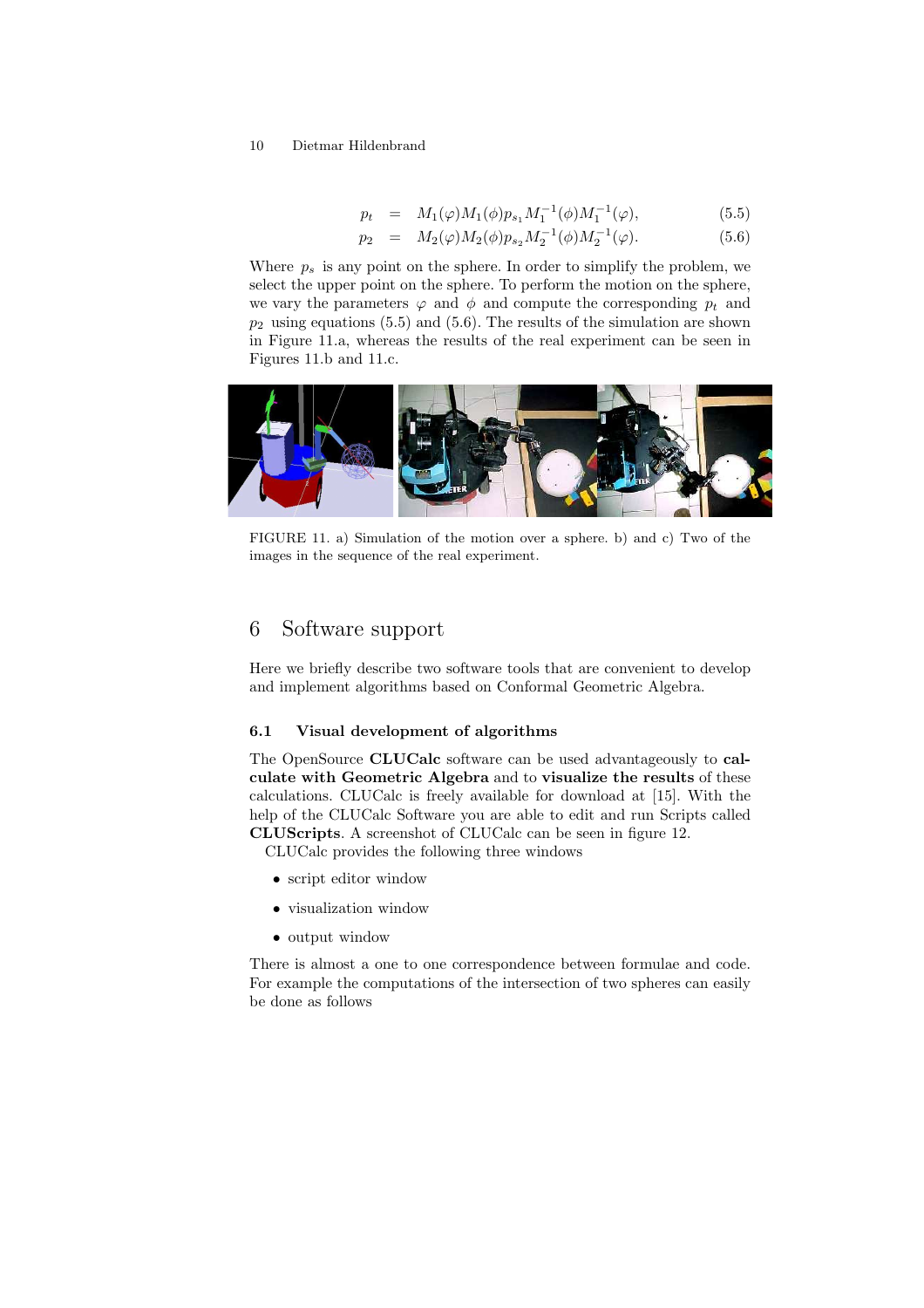### Inverse kinematics computation 11



FIGURE 12. Screenshot of the CLUCalc windows

```
S1 = p0 - 0.5 * d2 * d2 * einf;S2 = p2 - 0.5 * d3 * d3 * einf;Circle = S1^SS2;
```
For details regarding CLUScript please refer to the CLUCalc online help [15].

The grasping algorithm, described in the next section, has been implemented using CLUCalc.

### 6.2 Implementation of the algorithms

With the use of the Gaigen toolkit it is possible to implement algorithms and integrate them inside of a desired target platform. Gaigen is a code generator for geometric algebras. Its focus is to optimize the resulting C++ code as much as possible for applications. Details can be found in [7].

```
7 Virtual grasping of an object
```




FIGURE 13. grasping an object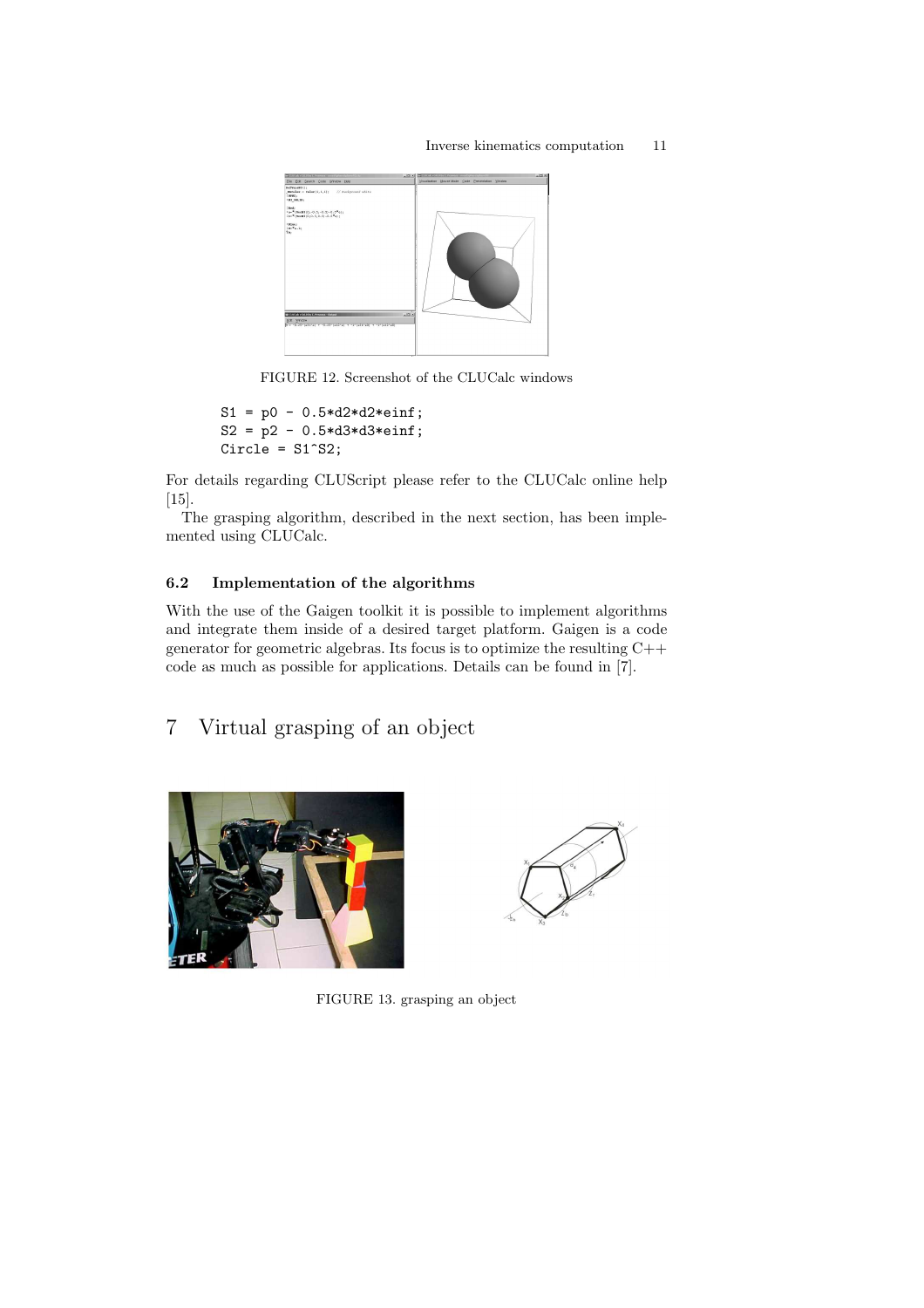the homepage

The following grasping algorithm of a computer graphics application is based on the robotics algorithm of the paper [10]. It can be downloaded as a CLUScript ( Grasping.clu is the main file ) from

http://www.gris.informatik.tu-darmstadt.de/~dhilden/

The goal of our grasping algorithm is to

- compute the grasping plane  $\pi_t$
- compute the point of contact  $p_t$

in order to be able to compute the inverse kinematics of a virtual human or a robot.

#### 7.1 Extract points

For our grasping algorithm, first of all, we need 4 points, identifying the object to be grasped. We assume in our computer graphics application that these 4 points are already stored in the data structure of the object.

Recall that the following steps are performed by the robot "Geometer" to extract these 4 points

- Take a calibrated stereo pair of images of the object
- Extract four non-coplanar points from these images
- Compute the corresponding 3D points  $x_i$ ,  $i = 1, \dots, 4$  using triangulation



FIGURE 14. The 4 points, identifying the object to be grasped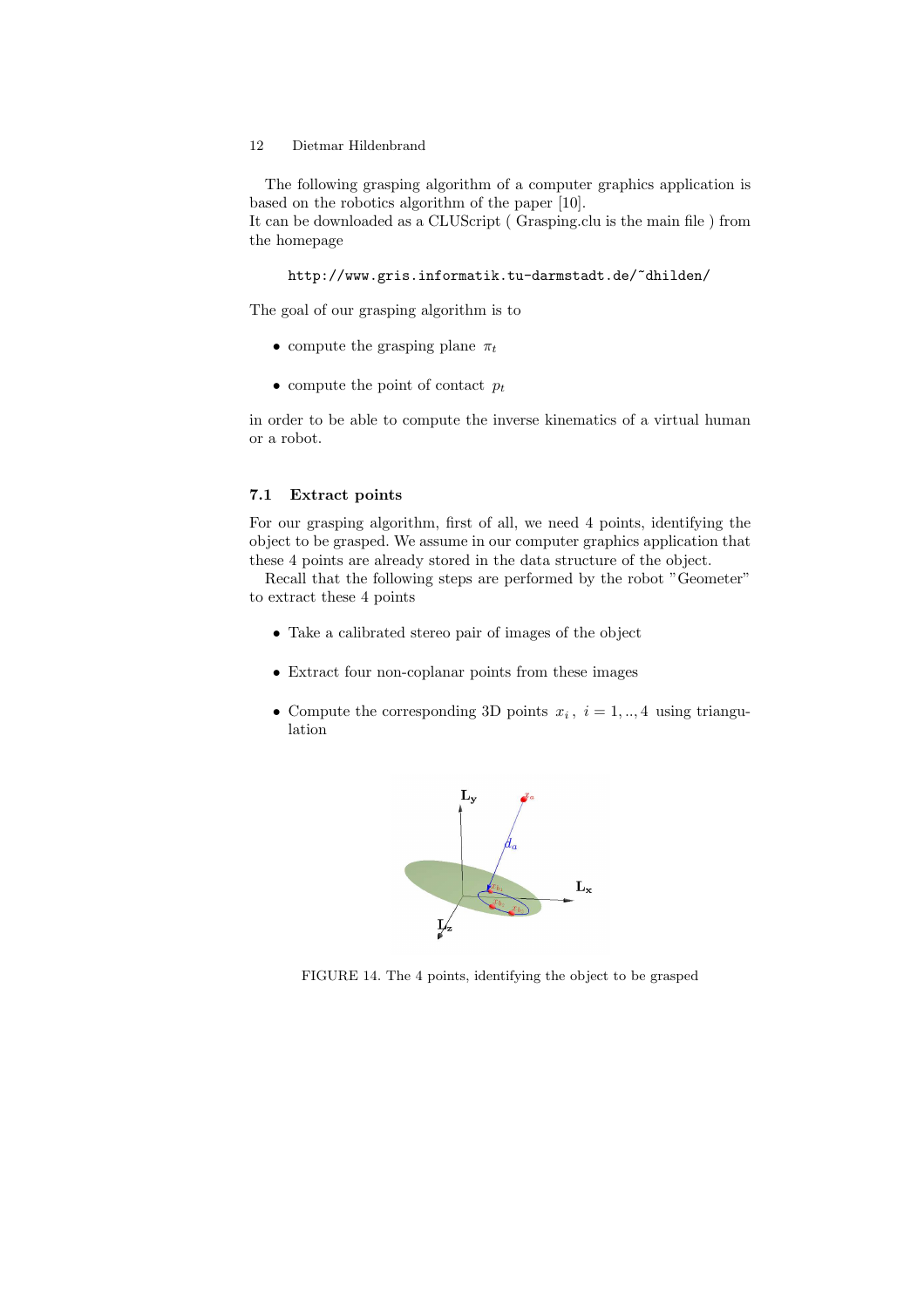### 7.2 Assign points

First of all, we need 4 points, identifying the object to be grasped. In the real application they are taken from a calibrated stereo pair of images of the object. In order to assign the four points we at first compute the distances between all the 4 points and the plane spanned by the 3 other points. The point with the greatest distance  $d_a$  will be called apex point  $x_a$  (see CLUCalc visualization in FIGURE 14). The other 3 points are called base points  $x_{b_1}, x_{b_2}, x_{b_3}$ .

### 7.3 Compute grasping plane  $\pi_t$

To compute the grasping plane  $\pi_t$  we compute the circle

$$
z_b^* = x_{b_1} \wedge x_{b_2} \wedge x_{b_3} \tag{7.1}
$$

based on the base points.



FIGURE 15. The grasping plane  $\pi_t$  including the grasping circle  $z_t$ 

Then, we translate the circle  $z_b$  in the direction and magnitude of  $\frac{d_a}{2}$ to produce the grasping plane  $\pi_t$  with the following steps :

With the help of the translator

$$
T = 1 + \frac{1}{4}d_a e_\infty \tag{7.2}
$$

we compute the grasping circle

$$
z_t = T z_b \tilde{T} \tag{7.3}
$$

and the grasping plane

$$
\pi_t^* = z_t^* \wedge e_\infty \tag{7.4}
$$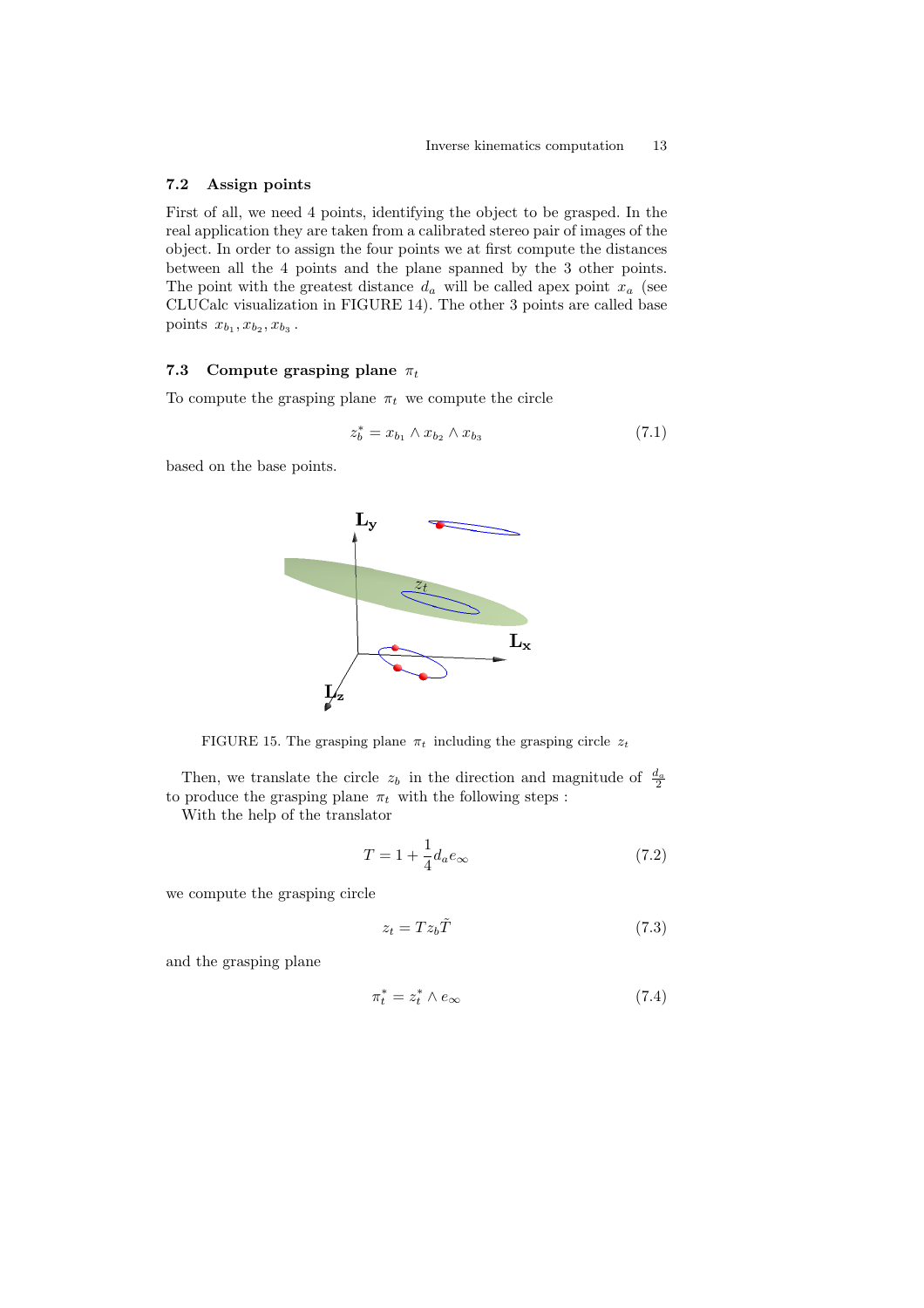### 7.4 Compute the point of contact  $p_t$

We already know the orientation for our grasping process, but we still need the point of contact  $p_t$ . Therefore we compute the closest point of the grasping circle to the y-axis with the help of the following steps :

The y-axis can be expressed as the intersection of the two planes with the normal vectors  $e_1$  and  $e_3$ 

$$
L_y = e_1 \wedge e_3 \tag{7.5}
$$

The center of the grasping circle  $z_t$  can be computed based on the following sandwich product

$$
c_a = z_t e_\infty z_t \tag{7.6}
$$

Then, we compute the plane through  $L_y$  and  $c_a$ 

$$
\pi_y = (L_y^* \wedge c_a)^* \tag{7.7}
$$

and intersect with the grasping circle

$$
P p_t = \pi_y \wedge c_t \tag{7.8}
$$

and select the point closer to the y-axis of the resulting point pair



FIGURE 16. Moving the gripper circle  $z_h$  towards the grasping circle  $z_t$ 

#### 7.5 Move gripper to the target

In order to be able to move the gripper to the target we have to compute the transformation (rotation  $R$  and translation  $T$ ) between the gripper circle and the grasping circle. Then we are able to move the gripper circle  $z<sub>h</sub>$  step by step  $(z'_h)$  towards the grasping circle  $z_t$  (see CLUCalc visualization in FIGURE 16).

$$
z'_{h} = TRz_{h}\widetilde{R}\widetilde{T}.
$$
\n(7.9)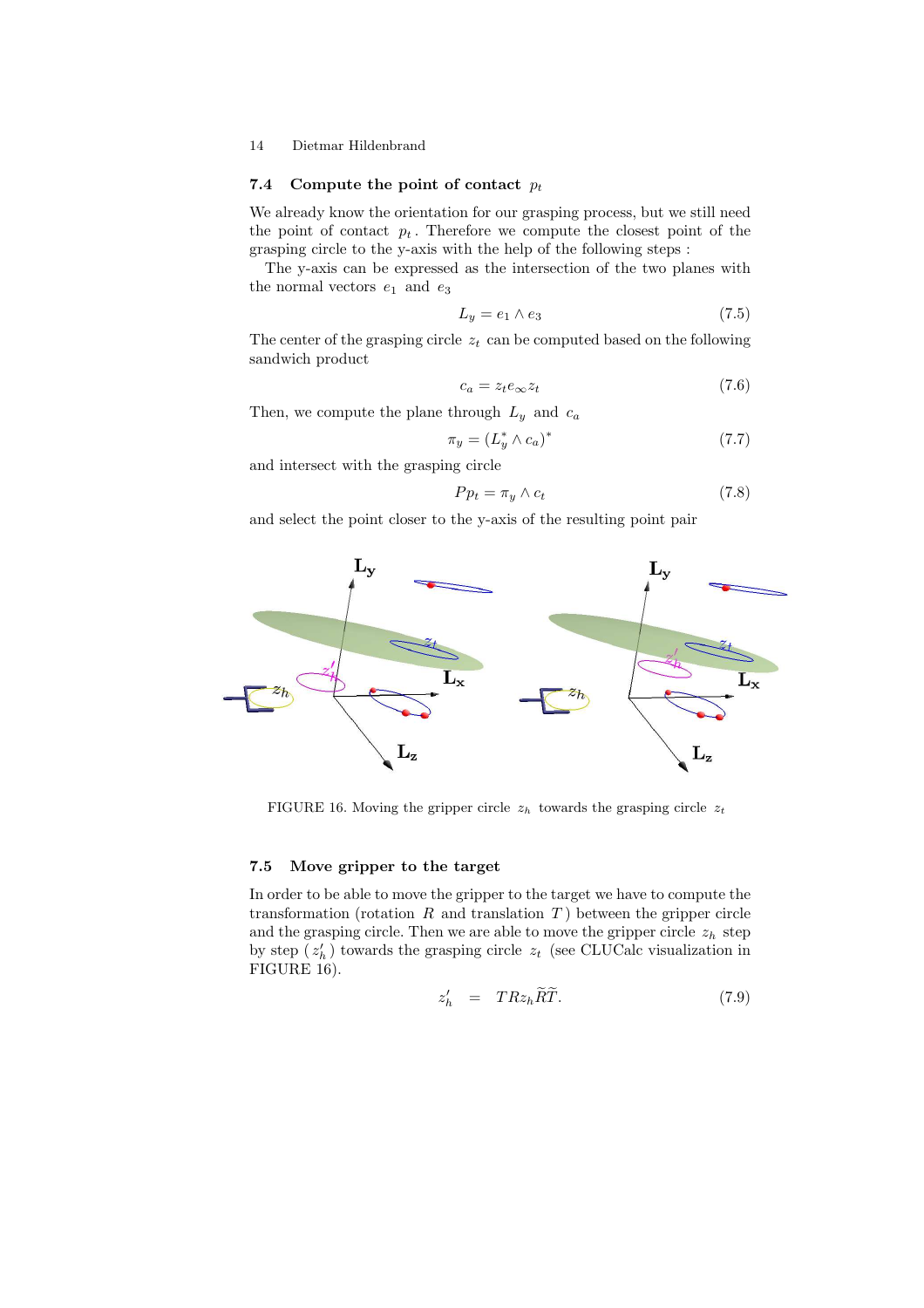### 8 Conclusion

Here, we solved our application problems using Conformal Geometric Algebra. We transferred our 3D problem with the help of geometric intuition into the Conformal Geometric Algebra, performed the geometric computing in 5D and got our results back into the real 3D world.

Geometric Algebra is applicable in many different engineering scenarios and provides a straightforward and intuitive problem solving approach. This is why this kind of algorithms is easier to understand, easier to develop and to maintain compared to algorithms not using Geometric Algebra.

#### **REFERENCES**

- [1] Bayro-Corrochano E., and Zamora-Esquivel J. [2004] Inverse Kinematics, Fixation and Grasping Using Conformal Geometric Algebra. In Proc. of the Int. Conf. on Intelligent Robots and Systems, IROS2004, Senday, Japan, pp. 3841-3846.
- [2] Bayro-Corrochano Eduardo, [2005]. Robot perception and action using conformal geometry. In: the Handbook of Geometric Computing. Applications in Pattern Recognition, Computer Vision, Neurocomputing and Robotics. Eduardo Bayro-Corrochano (Ed.), chap. 13, pp. 405-458, Springer Verlag, Heidelberg.
- [3] Dorst L. , Mann S. and Bouma Tim , GABLE: A Matlab Tutorial for Geometric Algebra, available at http://carol.wins.uva.nl/ leo/GABLE/
- [4] Dorst L. , Mann S. , Geometric Algebra: A Computational Framework for Geometrical Applications, IEEE Computer Graphics and Applications 22(3):24-31, May/June 2002
- [5] Leo Dorst, Chris Doran, Joan Lasenby, editors. Applications of Geometric Algebra in Computer Science and Engineering. Birkhaeuser, 2002
- [6] Daniel Fontijne and Leo Dorst, Modeling 3D Euclidean Geometry, IEEE Computer Graphics and Applications, 23(2):68-78, March/April 2003
- [7] D. Fontijne and T. Bouma and L. Dorst, Gaigen: A Geometric Algebra Implementation Generator, available at http://www.science.uva.nl/ga/gaigen
- [8] Hestenes D. 2001. Old Wine in New Bottles: A New Algebraic Framework for Computational Geometry, in Geometric Algebra with applications in science and engineering Editors Bayro-Corrochano E. and Sobczyk G. Birkhauser, Boston, 2001
- [9] Hildenbrand D., Fontijne D., Perwass Ch., Dorst L. , Geometric Algebra and its Application to Computer Graphics. Tutorial notes of the EURO-GRAPHICS conference 2004 in Grenoble.
- [10] D. Hildenbrand, E. Bayro-Corrochano and J. Zamora, Advanced geometric approach for graphics and visual guided robot object manipulation, proceedings of ICRA 2005 International Conference on Robotics and Automation in Barcelona, ISBN 0-7803-8915-8
- [11] D. Hildenbrand, Geometric Computing in Computer Graphics using Conformal Geometric Algebra , Computers & Graphics, vol. 29, no. 5, October 2005